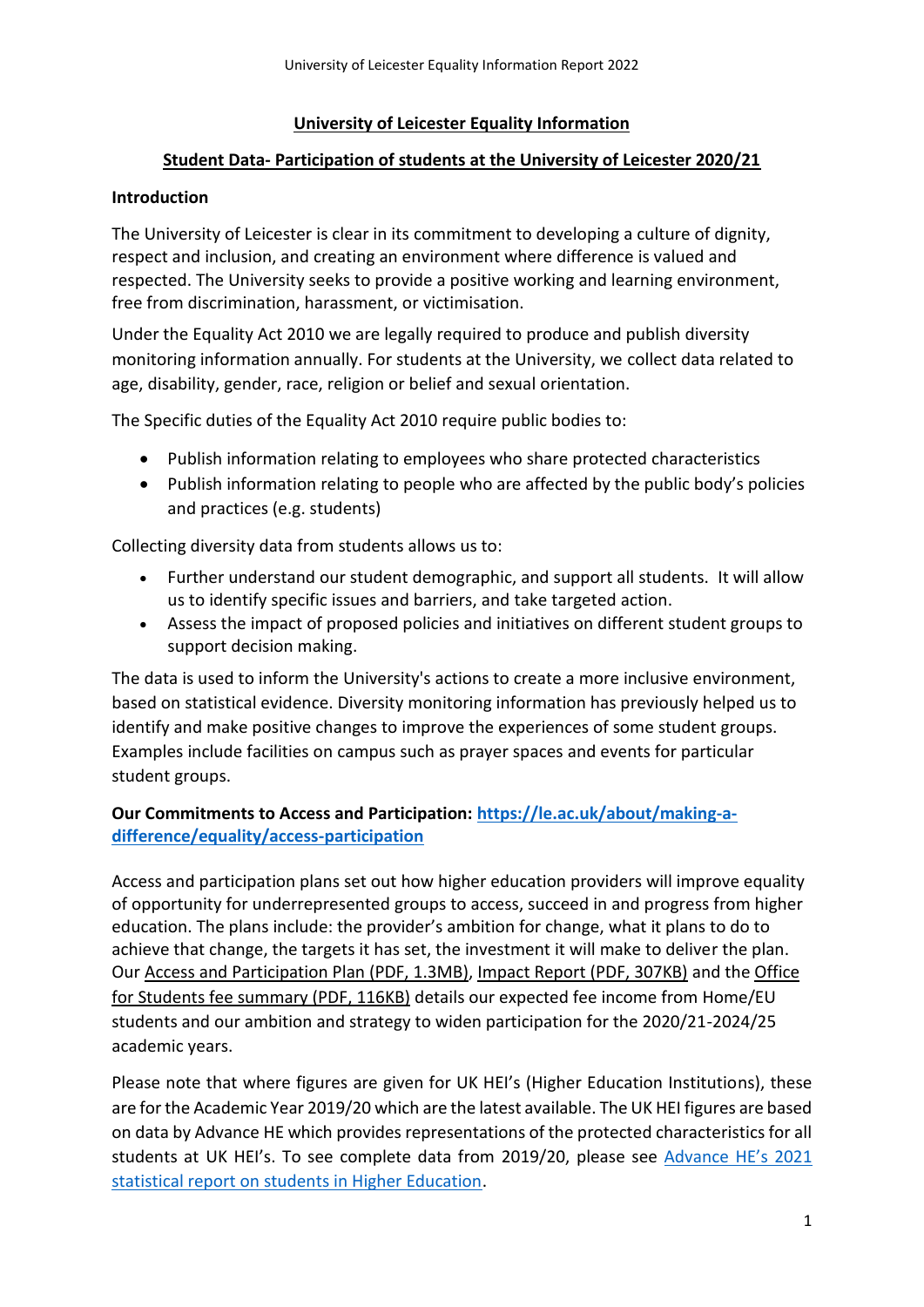## **Key**

BAME- Black, Asian and Minority Ethnic PGT- Postgraduate Taught PGR- Postgraduate Research UG- Undergraduate UoL- University of Leicester

## **Data Note**

- Data for 2020/21 academic year.
- Note: the population of this dataset excludes students that are suspended, dormant or withdrawn on 1st December 2020.
- Dalian students studying at Dalian (China) for all 4 years of their course have been excluded. These students were included in the previous year (2019/20) shown in this report (341 students)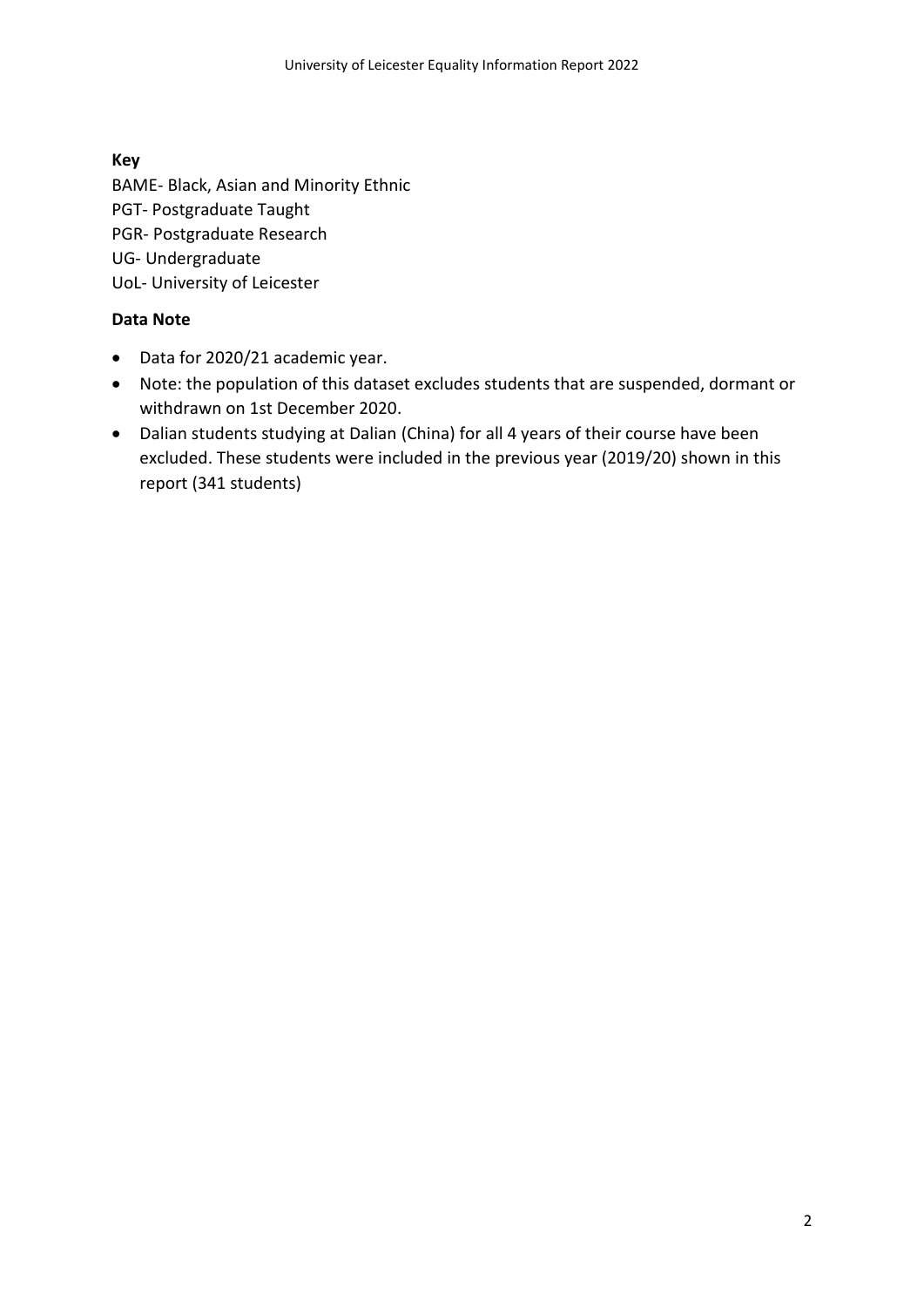

#### **1. Age**

Table 1.1 All UoL students by age group, 2015/16 to 2020/21

|         |              |       |           |       | All UoL Students by Age |       |       |             |              |
|---------|--------------|-------|-----------|-------|-------------------------|-------|-------|-------------|--------------|
| 2015/16 | 17 and under | 18-21 | $22 - 29$ | 30-39 | 40-49                   | 50-59 | 60-69 | 70 and Over | <b>Total</b> |
| No.     | 14           | 9900  | 4735      | 2893  | 1403                    | 483   | 76    | 15          | 19519        |
| %       | 0.1%         | 50.7% | 24.3%     | 14.8% | 7.2%                    | 2.5%  | 0.4%  | 0.1%        | 100%         |
| 2016/17 | 17 and under | 18-21 | $22 - 29$ | 30-39 | 40-49                   | 50-59 | 60-69 | 70 and Over | <b>Total</b> |
| No.     | 14           | 10812 | 4556      | 2956  | 1401                    | 451   | 86    | 16          | 20292        |
| %       | 0.1%         | 53.3% | 22.5%     | 14.6% | 6.9%                    | 2.2%  | 0.4%  | 0.1%        | 100%         |
| 2017/18 | 17 and under | 18-21 | $22 - 29$ | 30-39 | 40-49                   | 50-59 | 60-69 | 70 and Over | <b>Total</b> |
| No.     | 13           | 11128 | 4465      | 2045  | 1066                    | 333   | 85    | 14          | 19149        |
| %       | 0.1%         | 58.1% | 23.3%     | 10.7% | 5.6%                    | 1.7%  | 0.4%  | 0.1%        | 100%         |
| 2018/19 | 17 and under | 18-21 | $22 - 29$ | 30-39 | 40-49                   | 50-59 | 60-69 | 70 and Over | <b>Total</b> |
| No.     | 139          | 11177 | 3993      | 1696  | 835                     | 264   | 62    | 8           | 18174        |
| %       | 0.8%         | 61.5% | 22.0%     | 9.3%  | 4.6%                    | 1.5%  | 0.3%  | 0%          | 100%         |
| 2019/20 | 17 and under | 18-21 | 22-29     | 30-39 | 40-49                   | 50-59 | 60-69 | 70 and Over | <b>Total</b> |
| No.     | 188          | 10822 | 4356      | 1655  | 828                     | 288   | 65    | 10          | 18212        |
| %       | 1.0%         | 59.4% | 23.9%     | 9.1%  | 4.5%                    | 1.6%  | 0.4%  | 0.1%        | 100%         |
| 2020/21 | 17 and under | 18-21 | 22-29     | 30-39 | 40-49                   | 50-59 | 60-69 | 70 and Over | <b>Total</b> |
| No.     | 138          | 10121 | 3567      | 1424  | 703                     | 243   | 58    | 6           | 16260        |
| %       | 0.8%         | 62.2% | 21.9%     | 8.8%  | 4.3%                    | 1.5%  | 0.4%  | 0.0%        | 100.0%       |

 In 2020/21, 62.2% of UoL student population were ≤21, an increase from 59.4% in 2019/20. This is slightly above the 2019/20 national picture, 51.8% of students were ≤21 in the UK. Overall, the proportion of students ≤21 has increased since 2015/16 (50.7%) and the proportion of mature students has decreased slightly (see Table 1.2 for UG data).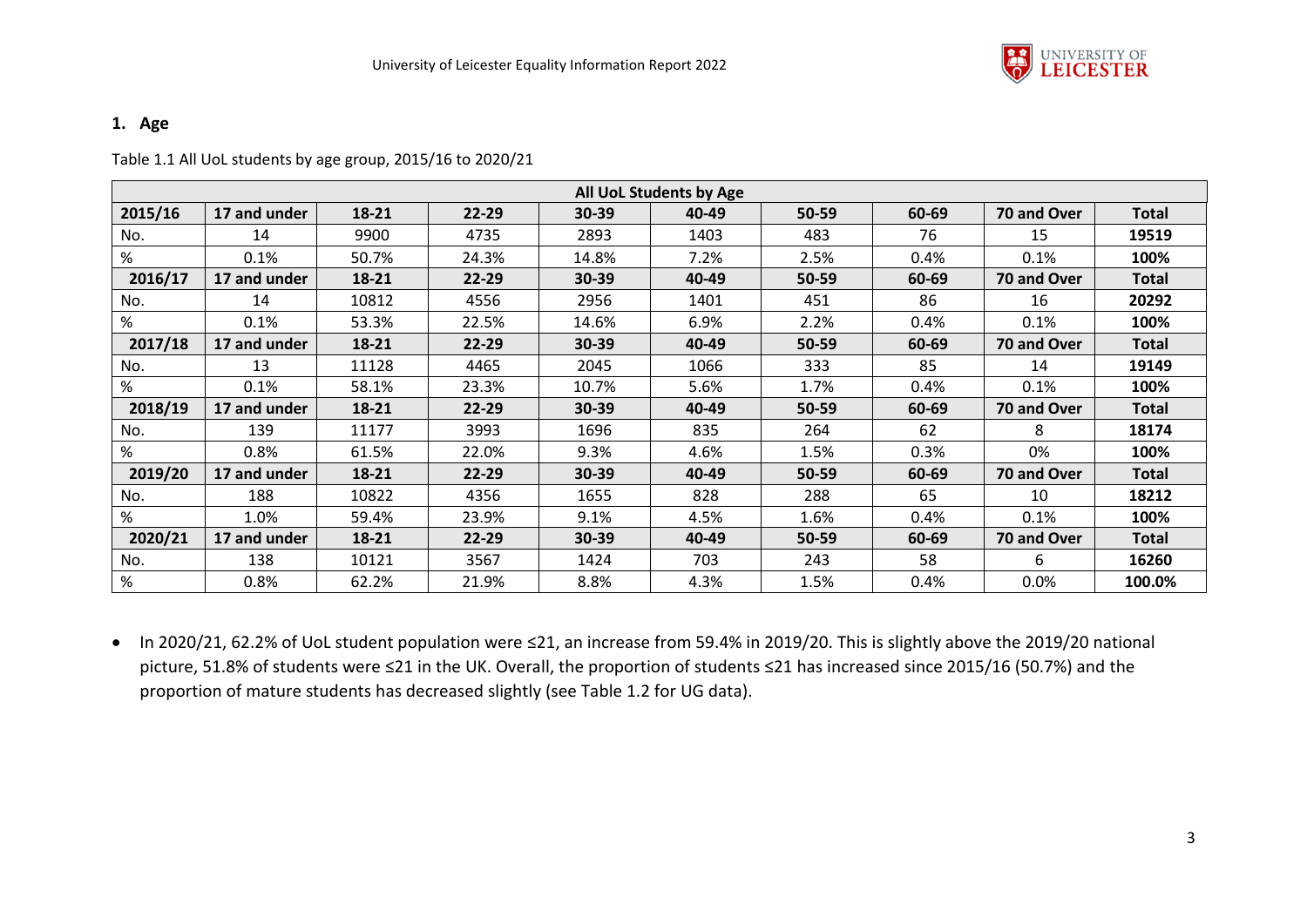|              | UoL First Degree UG by Age Group, 2015/16 to 2020/21 |      |      |      |         |      |         |      |         |      |         |      |  |
|--------------|------------------------------------------------------|------|------|------|---------|------|---------|------|---------|------|---------|------|--|
|              | 2016/17<br>2015/16                                   |      |      |      | 2017/18 |      | 2018/19 |      | 2019/20 |      | 2020/21 |      |  |
|              | No.                                                  | %    | No.  | %    | No.     | %    | No.     | %    | No.     | %    | No.     | %    |  |
| Young        |                                                      | 82.5 | 1067 | 85.1 | 1095    | 87.3 | 1092    | 89.2 | 1051    | 88.9 |         | 87.9 |  |
| $\ast$       | 9557                                                 | %    | 3    | %    | 6       | %    |         | %    | 4       | %    | 9878    | %    |  |
| Matur        |                                                      | 17.5 |      | 14.9 |         | 12.7 | 1328    | 10.8 | 1313    | 11.1 |         | 12.1 |  |
| e            | 2034                                                 | %    | 1870 | %    | 1591    | %    |         | %    |         | %    | 1357    | %    |  |
|              | 1159                                                 | 100  | 1254 | 100  | 1254    | 100  | 1224    | 100  | 1182    | 100  | 1123    | 100  |  |
| <b>Total</b> |                                                      | %    | 3    | %    |         | %    | 9       | %    |         | %    | 5       | %    |  |

Table 1.2 All UG by age group, 2015/16 to 2020/21

\*Young is defined as ≤21. Numbers provided for years were for all students recorded as UG course group and included new entrants and returners.

• The proportion of students over 21 at UG level steadily declined from 17.5% (2015/16) to 10.8% (2018/19), in 2019/20 and 2020/21 there was a slight increase in the proportion to 11.1% (2019/20) and 12.1% (2020/21). In the UK (2019/20), 82.3% of first degree UG students were ≤21, this is lower than the proportion at UoL in 2019/20 (88.9%) and 2020/21 (87.9%).

Table 1.3 All UG new entrants by age group, 2020/21

|              | UoL UG New Entrants by Age Group, 2020/21 |       |  |  |  |  |  |  |  |  |  |
|--------------|-------------------------------------------|-------|--|--|--|--|--|--|--|--|--|
| ℅<br>No.     |                                           |       |  |  |  |  |  |  |  |  |  |
| Young        | 3394                                      | 87.7% |  |  |  |  |  |  |  |  |  |
| Mature       | 475                                       | 12.3% |  |  |  |  |  |  |  |  |  |
| <b>Total</b> | 3869                                      | 100%  |  |  |  |  |  |  |  |  |  |

The proportion of new entrant mature students in 2020/21 is 12.3%.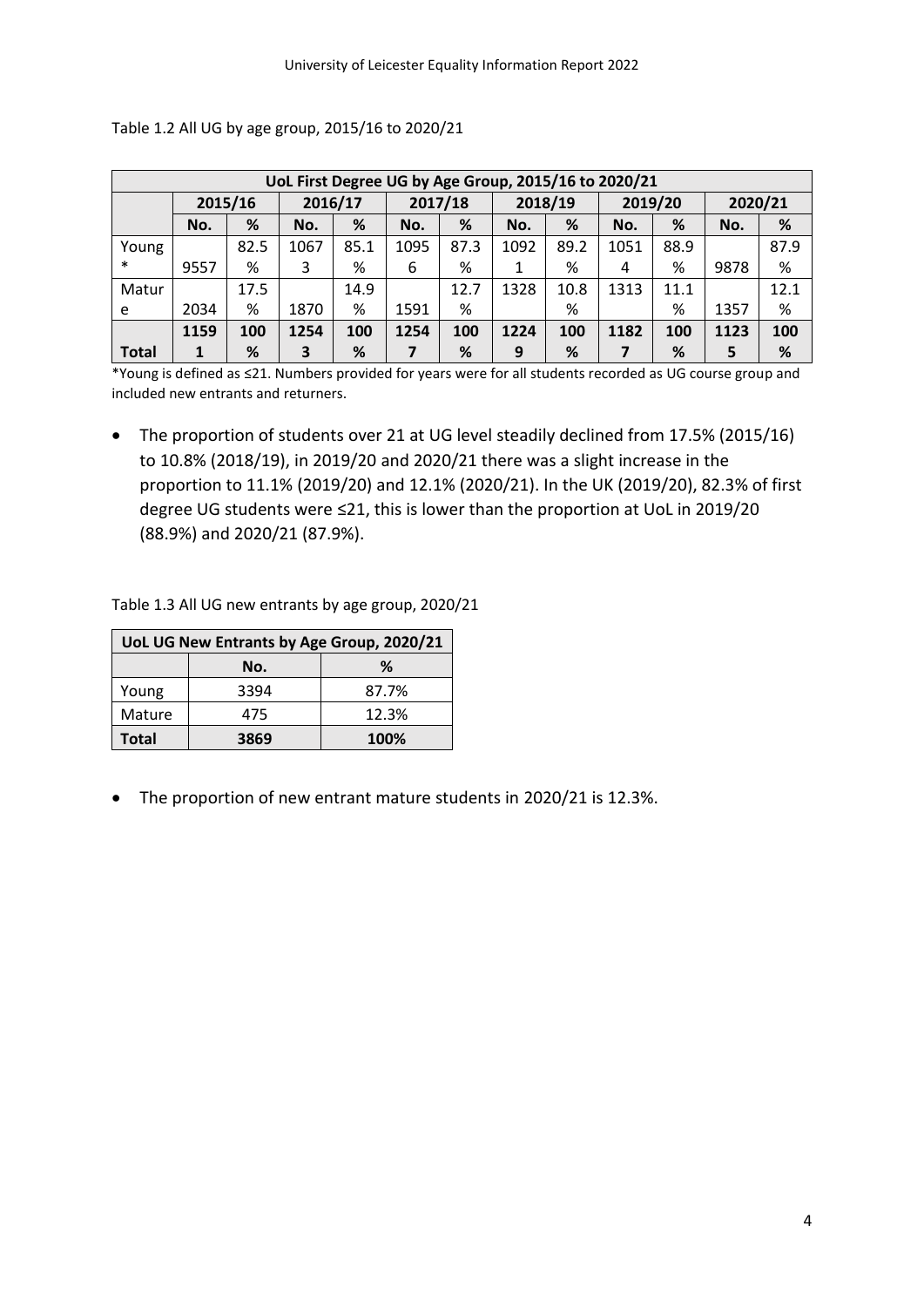## **2. Disability**

|         | All UoL Students by Disability 2015/16 to 2020/21 |                   |       |                         |                |      |              |  |
|---------|---------------------------------------------------|-------------------|-------|-------------------------|----------------|------|--------------|--|
| Year    |                                                   | <b>Disability</b> |       | No disability disclosed | <b>Unknown</b> |      |              |  |
|         | No.                                               | %                 | No.   | %                       | No.            | %    | <b>Total</b> |  |
| 2015/16 | 1853                                              | 9.5%              | 17270 | 88.8%                   | 315            | 1.6% | 19438        |  |
| 2016/17 | 1942                                              | 9.6%              | 17872 | 88.1%                   | 478            | 2.4% | 20292        |  |
| 2017/18 | 1830                                              | 9.6%              | 17137 | 89.5%                   | 182            | 1.0% | 19149        |  |
| 2018/19 | 1679                                              | 9.2%              | 16358 | 90.0%                   | 137            | 0.8% | 18174        |  |
| 2019/20 | 1761                                              | 9.7%              | 16283 | 89.4%                   | 168            | 0.9% | 18212        |  |
| 2020/21 | 1713                                              | 10.5%             | 14373 | 88.4%                   | 174            | 1.1% | 16260        |  |

Table 2.1 All UoL students by disability, 2015/16 to 2020/21

- Disability disclosure rates have steadily increased among students in UK higher education, rising from 5.4% in 2003/04 to 14.6% in 2019/20 (Advance HE, 2021).
- In 2019/20, 10.5% of UoL's student body were known to have a disability, this proportion has increased from 9.7% in 2019/20 (see Table 2.1). UoL's figure is lower than the national picture, where in the UK 14.6% of students disclosed as disabled in 2019/20.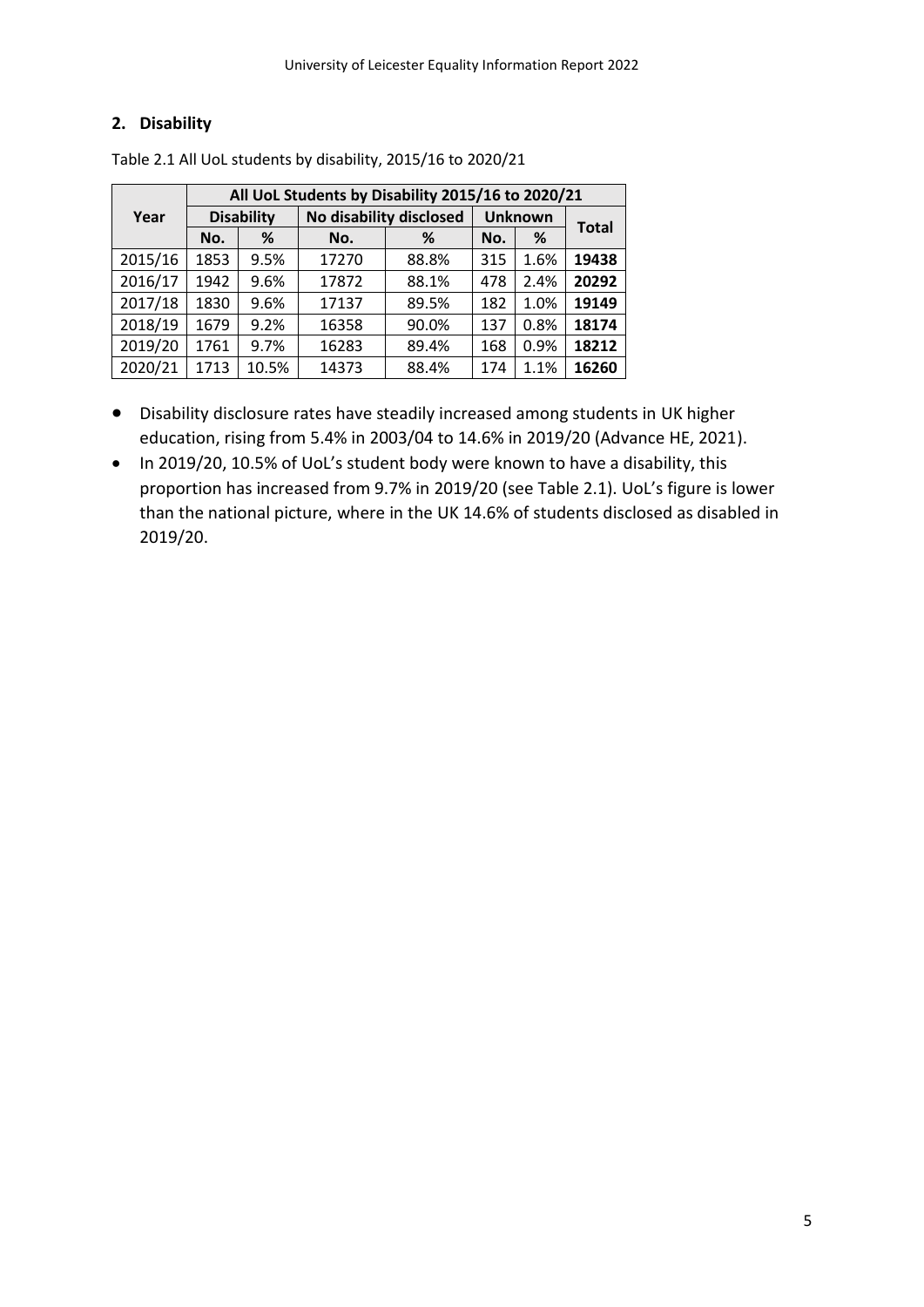

### **3. Ethnicity**

Table 3.1 All UoL students by ethnicity (BAME, White and Unknown) 2015/16-2020/21

| Year    |     |             |       | All UoL Students by Ethnicity (BAME, White and Unknown), 2015/16 to 2020/21 |              |
|---------|-----|-------------|-------|-----------------------------------------------------------------------------|--------------|
|         |     | <b>BAME</b> | White | <b>Unknown</b>                                                              | <b>Total</b> |
|         | No. | 8132        | 9588  | 1799                                                                        | 19519        |
| 2015/16 | %   | 41.7%       | 49.1% | 9.2%                                                                        | 100.0%       |
| 2016/17 | No. | 9275        | 9767  | 1250                                                                        | 20292        |
|         | %   | 45.7%       | 48.1% | 6.2%                                                                        | 100.0%       |
| 2017/18 | No. | 9382        | 9040  | 727                                                                         | 19149        |
|         | %   | 49.0%       | 47.2% | 3.8%                                                                        | 100.0%       |
| 2018/19 | No. | 9201        | 8325  | 648                                                                         | 18174        |
|         | %   | 50.6%       | 45.8% | 3.6%                                                                        | 100.0%       |
| 2019/20 | No. | 9631        | 7972  | 627                                                                         | 18212        |
|         | %   | 52.8%       | 43.8% | 3.5%                                                                        | 100.0%       |
| 2020/21 | No. | 8469        | 7237  | 554                                                                         | 16260        |
|         | %   | 52.1%       | 44.5% | 3.4%                                                                        | 100.0%       |

 In 2020/21 52.1% of all UoL students identified as BAME (Table 3.1), a slight decrease from 52.8% in 2019/20. Table 3.2 shows a detailed ethnicity breakdown of UoL students who identified as BAME in 2020/21. In 2019/20, 25.3% of UK-domiciled students identified as BAME, this shows that UoL has a higher proportion of BAME students than the sector average.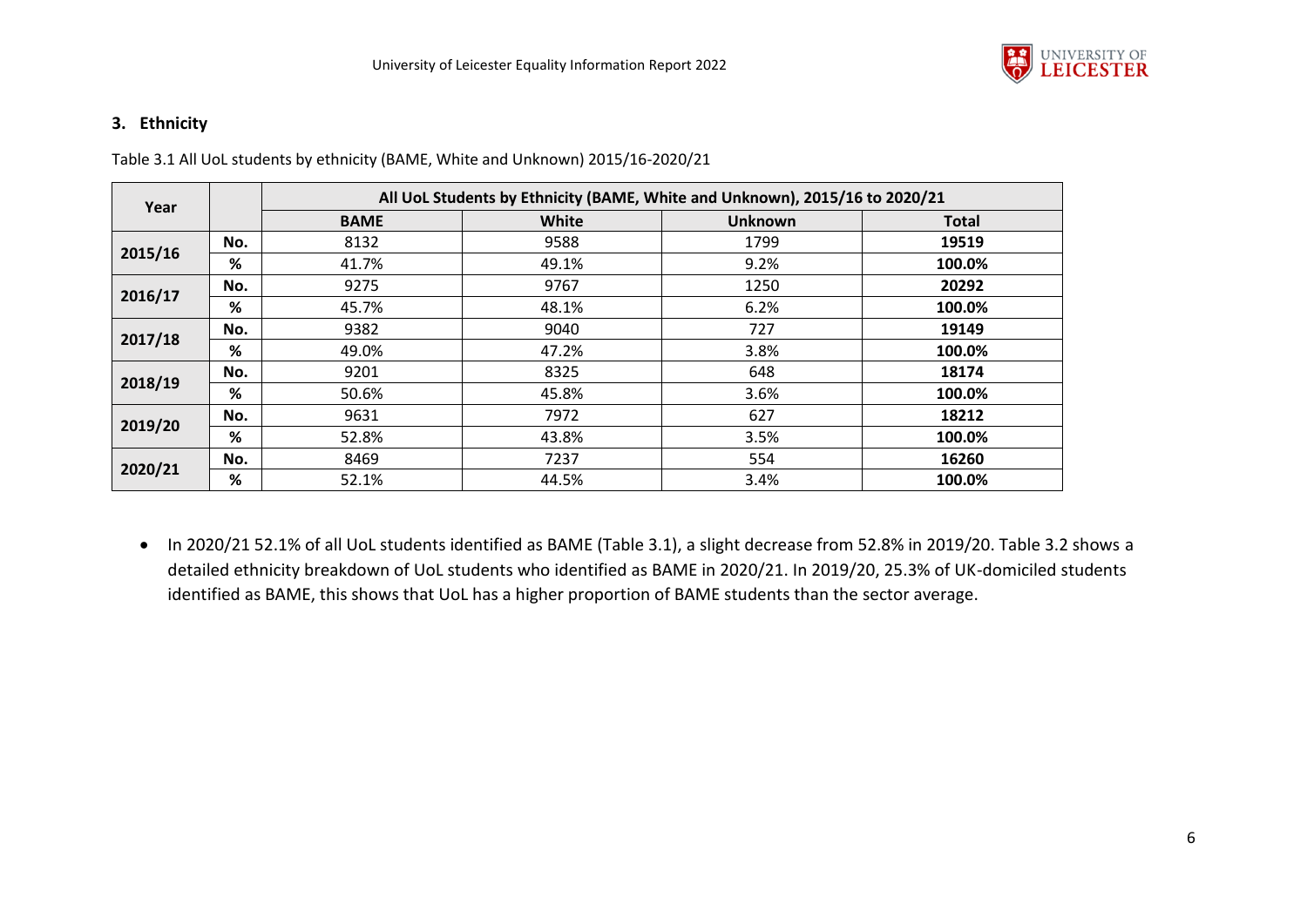| All UoL Students by detailed Ethnicity-2020/21 |      |        |
|------------------------------------------------|------|--------|
| <b>Ethnicity</b>                               | No.  | %      |
| Mixed - White and Black Caribbean              | 146  | 1.7%   |
| Mixed - White and Black African                | 80   | 0.9%   |
| Mixed - White and Asian                        | 227  | 2.7%   |
| Other mixed background                         | 233  | 2.8%   |
| Asian or Asian British - Indian                | 2329 | 27.5%  |
| Asian or Asian British - Pakistani             | 699  | 8.3%   |
| Asian or Asian British - Bangladeshi           | 230  | 2.7%   |
| Chinese                                        | 1150 | 13.6%  |
| Other Asian background                         | 661  | 7.8%   |
| Black or Black British - African               | 1610 | 19.0%  |
| Black or Black British - Caribbean             | 322  | 3.8%   |
| Other Black background                         | 141  | 1.7%   |
| Arab                                           | 473  | 5.6%   |
| Other ethnic background                        | 168  | 2.0%   |
| <b>BAME Only</b>                               | 8469 | 100.0% |

Table 3.2 Breakdown of UoL BAME Students 2020/21

Table 3.3 Breakdown of UoL Students by ethnicity 2020/21

| <b>Ethnicity</b>              | No.   | %      |
|-------------------------------|-------|--------|
| Asian or Asian British        | 5069  | 31.2%  |
| <b>Black or Black British</b> | 2073  | 12.7%  |
| White                         | 7237  | 44.5%  |
| <b>Other and Mixed</b>        | 1327  | 8.2%   |
| Not declared                  | 554   | 3.4%   |
| Total                         | 16260 | 100.0% |

- Of total BAME students (8469), the large majority were Indian (27.5%); 8.3% were Pakistani and 2.7% were Bangladeshi.
- 31.2% of UoL students were Asian or Asian British.
- 12.7% of all UoL students were Black or Black British, most of whom were from a Black African background (19.0%). Black Caribbean students were less represented, constituting 3.8% of BAME students overall.
- Nationally, 42.6% of Black, Asian and minority ethnic UK domiciled students were Asian, of which the large majority were Indian (13.6%) and Pakistani (13.9%); 6.3% of Black, Asian and minority ethnic students were Bangladeshi. A further 30.2% were Black, most of whom were from a Black African background (22.9% of Black, Asian and minority ethnic UK domiciled students). Black Caribbean students were much less represented, constituting 5.7% of Black, Asian and minority ethnic UK domiciled students overall. 16.7% of Black, Asian and minority ethnic UK domiciled students were from a mixed background, 3.3% were Chinese, and 7.2% identified as an ethnic group other than those listed (Advance HE, 2021).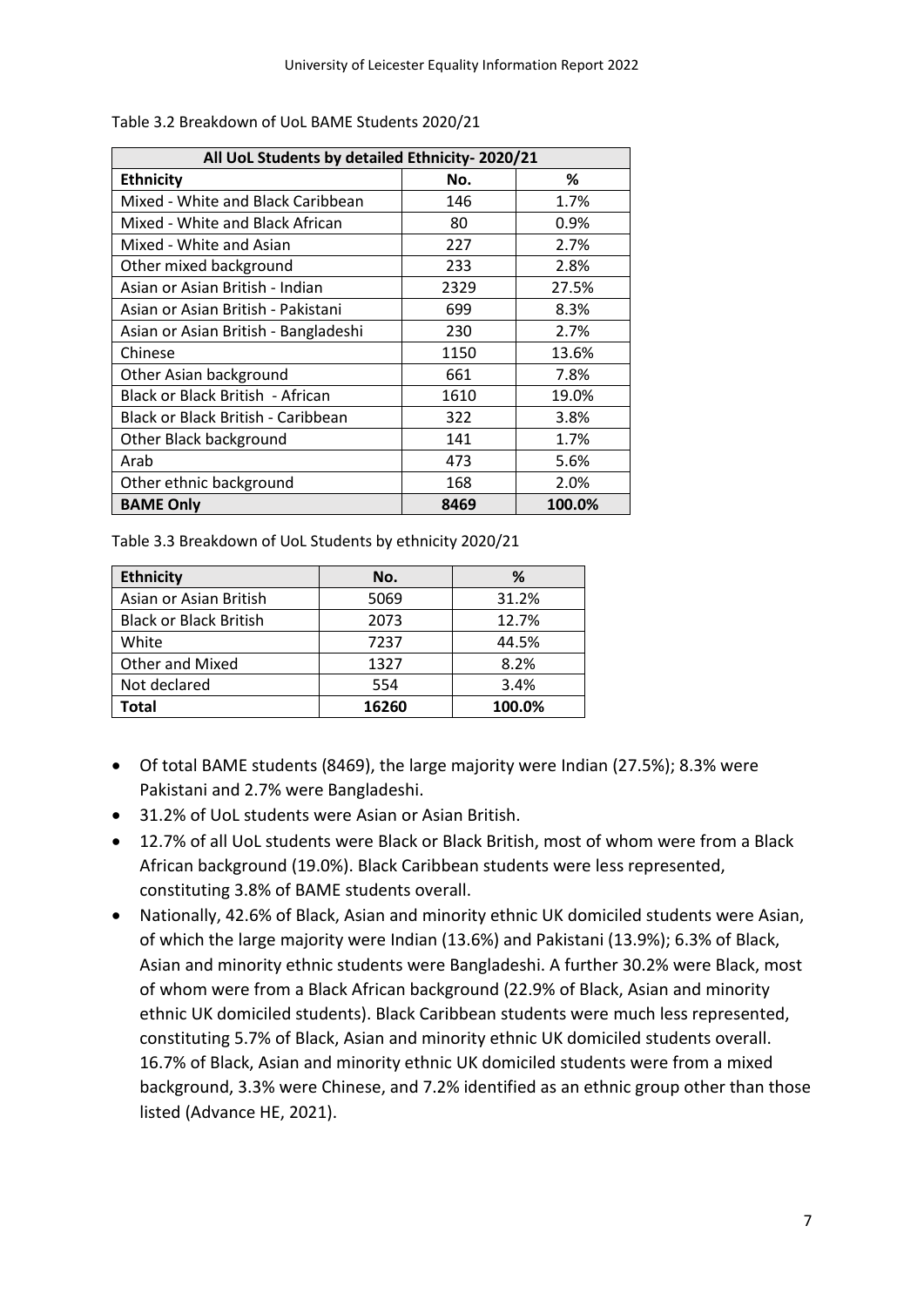### **4. Gender**

| Year    |        | All UoL Students by Gender 2015/16 to 2020/21 |              |       |  |  |  |  |  |  |  |  |
|---------|--------|-----------------------------------------------|--------------|-------|--|--|--|--|--|--|--|--|
|         | Female | <b>Male</b>                                   | <b>Total</b> | F%    |  |  |  |  |  |  |  |  |
| 2015/16 | 10196  | 9323                                          | 19519        | 52.2% |  |  |  |  |  |  |  |  |
| 2016/17 | 10453  | 9839                                          | 20292        | 51.5% |  |  |  |  |  |  |  |  |
| 2017/18 | 9964   | 9185                                          | 19149        | 52.0% |  |  |  |  |  |  |  |  |
| 2018/19 | 9657   | 8517                                          | 18174        | 53.1% |  |  |  |  |  |  |  |  |
| 2019/20 | 9728   | 8484                                          | 18212        | 53.4% |  |  |  |  |  |  |  |  |
| 2020/21 | 8739   | 7521                                          | 16260        | 53.7% |  |  |  |  |  |  |  |  |

Table 4.1 All UoL students by gender, 2015/16 to 2020/21

 The proportion of female students at UoL has steadily increased since 2015/16 (52.2%). In 2020/21, 53.7% of students were female, however the total number of students does fluctuate. The higher proportion of female students aligns with UK figures, in 2019/20, 57% of all students studying in UK higher education were female.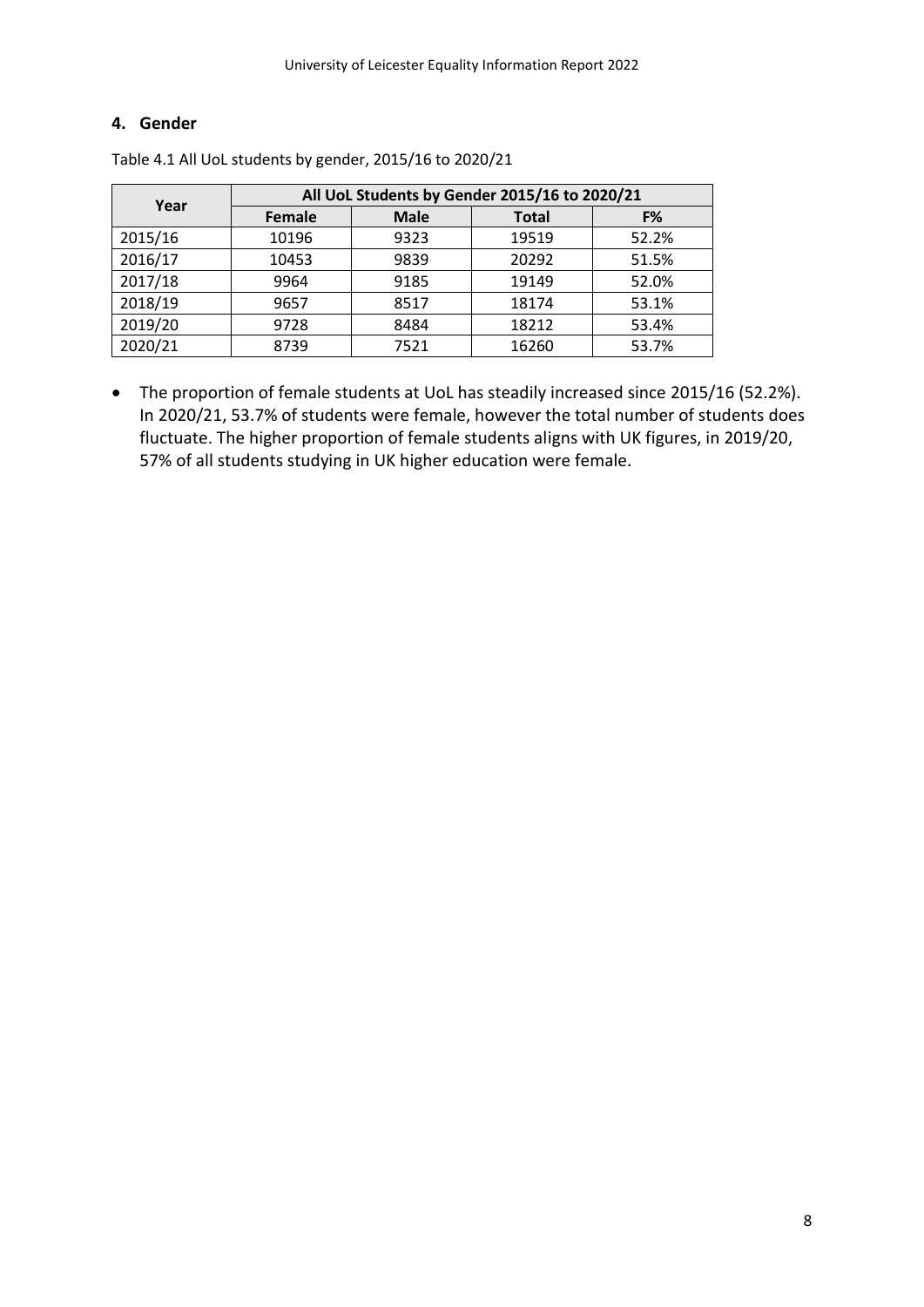

#### **5. Religion or Belief**

#### Table 5.1 All UoL students by religion or belief, 2015/16 to 2020/21

| <b>Religion and Belief</b> | 2015/6 |       |       | 2016/17 |       | 2017/18 |       | 2018/19 |       | 2019/20 |       | 2020/21 |
|----------------------------|--------|-------|-------|---------|-------|---------|-------|---------|-------|---------|-------|---------|
| <b>All Students</b>        | No.    | %     | No.   | %       | No.   | %       | No.   | %       | No.   | %       | No.   | %       |
| <b>Buddhist</b>            | 87     | 0.4%  | 156   | 0.8%    | 182   | 1.0%    | 186   | 1.0%    | 200   | 1.1%    | 139   | 0.9%    |
| Christian                  | 2205   | 11.3% | 3995  | 19.7%   | 4940  | 25.8%   | 5114  | 28.1%   | 4874  | 26.8%   | 4522  | 27.8%   |
| Hindu                      | 337    | 1.7%  | 589   | 2.9%    | 771   | 4.0%    | 897   | 4.9%    | 954   | 5.2%    | 1234  | 7.6%    |
| Jewish                     | 20     | 0.1%  | 41    | 0.2%    | 54    | 0.3%    | 51    | 0.3%    | 52    | 0.3%    | 48    | 0.3%    |
| Muslim                     | 841    | 4.3%  | 1573  | 7.8%    | 1931  | 10.1%   | 2105  | 11.6%   | 2229  | 12.2%   | 2345  | 14.4%   |
| Sikh                       | 236    | 1.2%  | 393   | 1.9%    | 510   | 2.7%    | 555   | 3.1%    | 543   | 3.0%    | 573   | 3.5%    |
| Spiritual                  | 75     | 0.4%  | 128   | 0.6%    | 169   | 0.9%    | 163   | 0.9%    | 158   | 0.9%    | 151   | 0.9%    |
| Other religion or belief   | 56     | 0.3%  | 100   | 0.5%    | 119   | 0.6%    | 125   | 0.7%    | 123   | 0.7%    | 123   | 0.8%    |
| No religion                | 3669   | 18.8% | 6145  | 30.3%   | 7571  | 39.5%   | 7282  | 40.1%   | 7753  | 42.6%   | 6112  | 37.6%   |
| Information refused        | 618    | 3.2%  | 1005  | 5.0%    | 1229  | 6.4%    | 1149  | 6.3%    | 1129  | 6.2%    | 956   | 5.9%    |
| Not Known                  | 11375  | 58.3% | 6167  | 30.4%   | 1673  | 8.7%    | 547   | 3.0%    | 197   | 1.1%    | 57    | 0.4%    |
| <b>Total UoL</b>           | 19519  | 100%  | 20292 | 100%    | 19149 | 100%    | 18174 | 100%    | 18212 | 100%    | 16260 | 100.0%  |

 Of the full student body (including overseas) in 2020/21, 37.6% reported no religion or belief, a decrease from 42.6% in 2019/20. 27.8% were Christian and 14.4% Muslim, compared to 2019/20: 26.8% were Christian and 12.2% were Muslim.

 Nationally, Advance HE report the three religion and belief groups with the highest proportions of students in 2019/20, were those who reported having no religion, Christians and Muslims.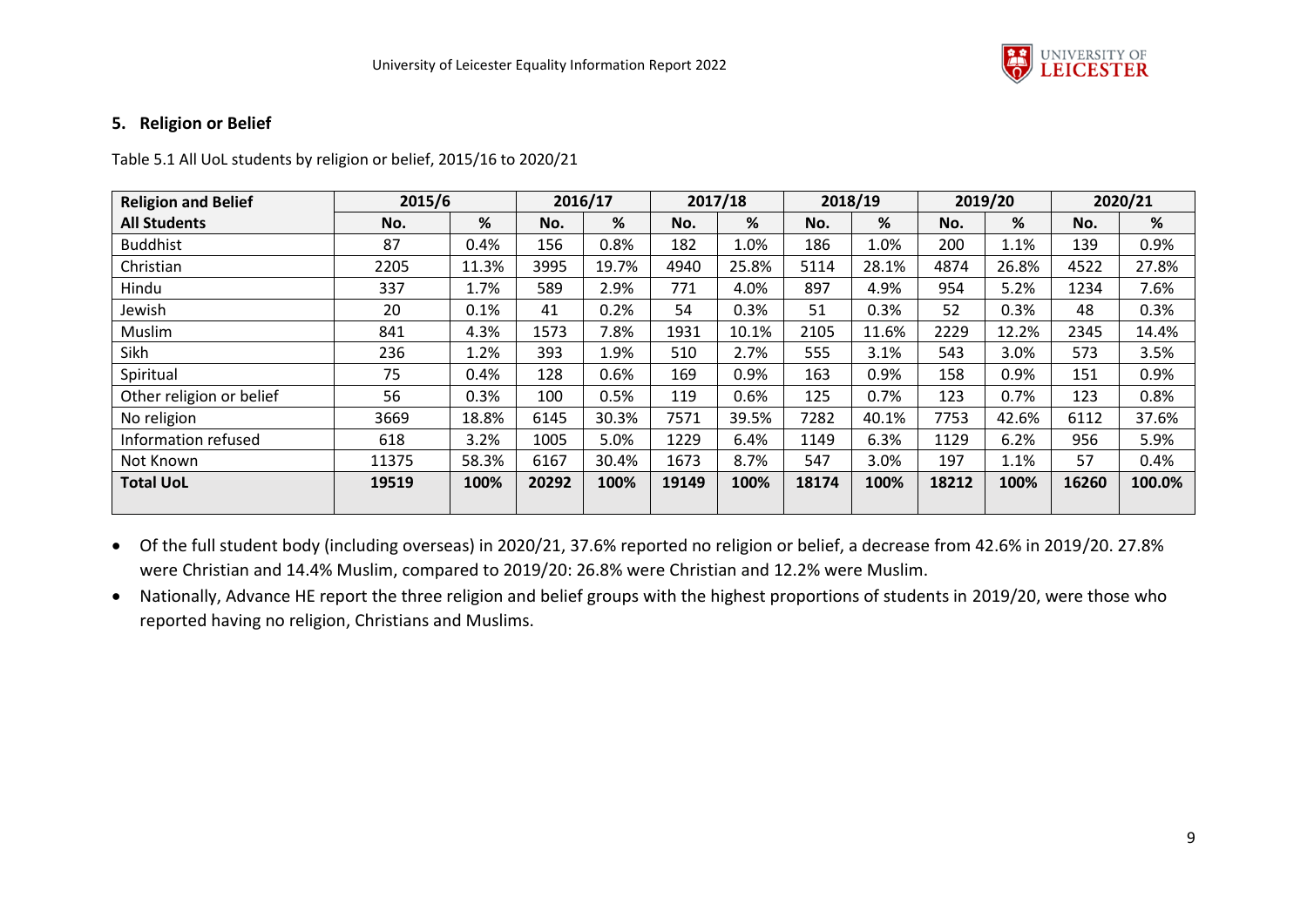

*Figure 1 All Students by Religion or Belief 2020-2021*

Figure 1 shows all students by religion or belief in 2020/21. 0.9% of students are Buddhist, 27.8% Christian, 7.6% Hindu, 0.3% Jewish, 14.4% Muslim, 3.5% Sikh, 0.9% Spiritual, 0.8% identified another religion or belief, 37.6% no religion or belief, 5.9% did not declare and 0.4% did not respond.